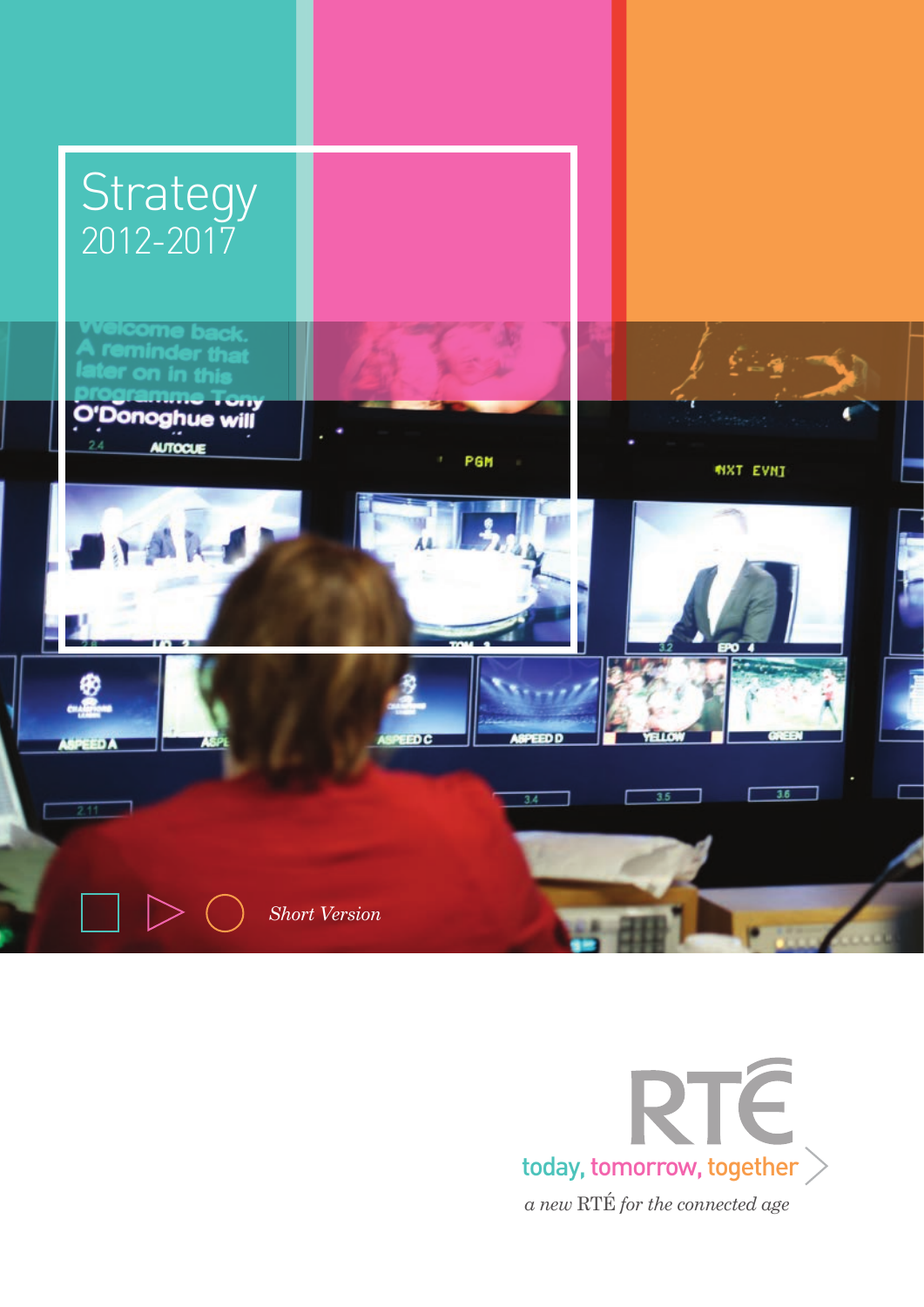

RTÉ aspires to be the best public service media organisation it can be.

Like everyone else in Ireland, we have been through five turbulent years, and now we need to look forward. So we are working hard to reshape RTÉ for the future, making it fit for the times we live in and the diverse audiences we serve.

We have just completed a major review of everything we do, and have drawn up a new Five Year Strategy, which sets out the direction in which we believe RTÉ should go between now and 2017.

We welcome this opportunity to share some of the details of this strategy with you. The future of RTÉ belongs to you.

NOEL CURRAN, Director-General, RTÉ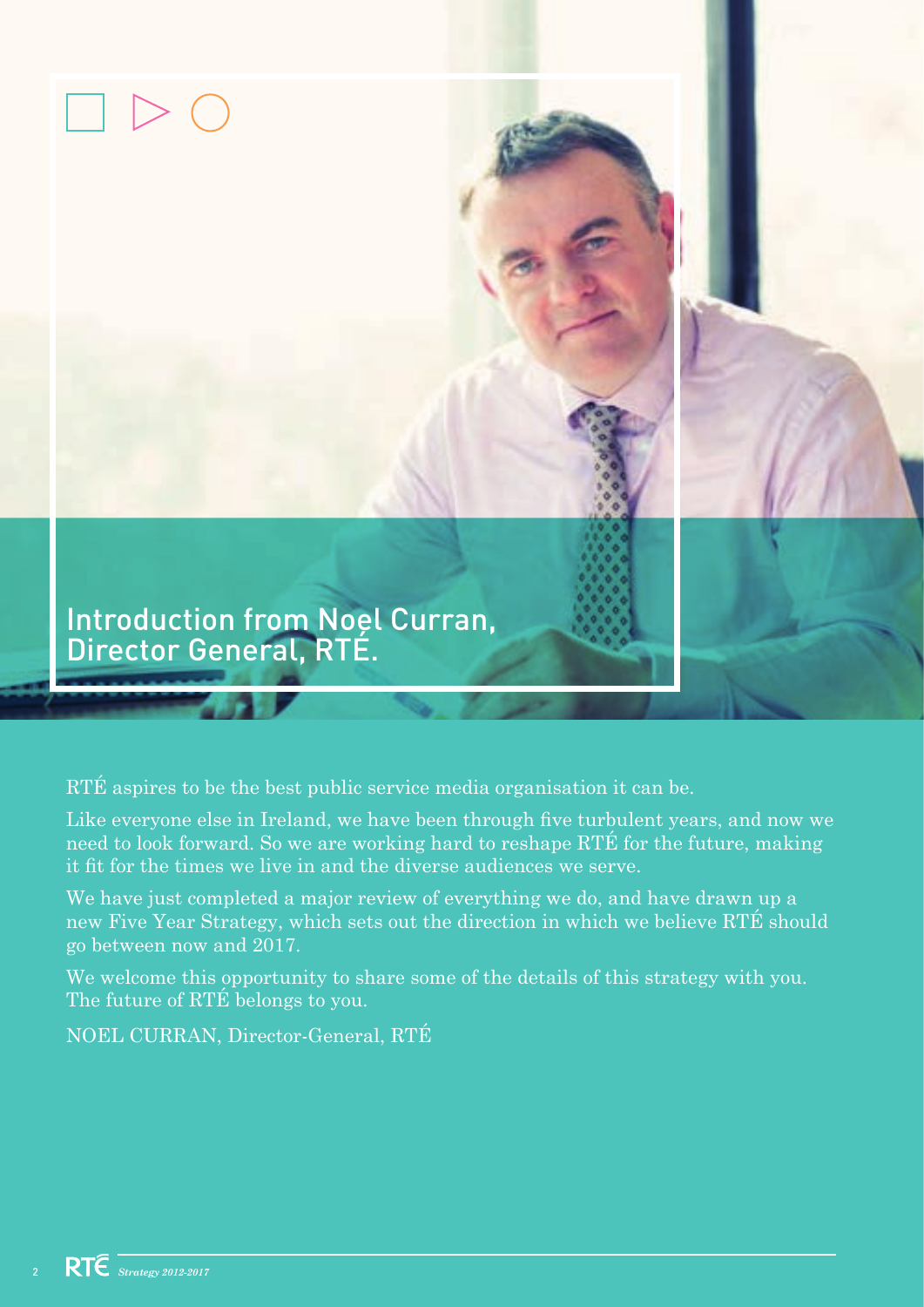# What is RTÉ?

RTÉ is Ireland's national public service broadcaster. It is a semi-state body. Statutorily, RTÉ must be independent of any vested interest while serving the needs of the whole community.

RTÉ is dual-funded. That is to say, a little over half of RTÉ's annual funding comes via the TV Licence fee. The remaining half of the funds required to run RTÉ and fund its public services are generated by RTÉ through commercial activities like advertising on our TV and radio services and on our online and mobile products.

All of RTÉ's output has a public-service focus, in response to the obligation to serve all ages and audiences. Income from the TV Licence cannot alone support the range of publicservice activities, so commercial income is used for this purpose.

RTÉ is a not-for-profit organisation; all of its funding is reinvested in its activities.

RTÉ operates a range of television, radio, online, mobile and digital services. It also operates orchestras and choirs, and looks after the transmission network. RTÉ, in addition, has responsibility for running Saorview.

# A Renewed Vision for RTÉ.

### VISION

RTÉ's vision is to enrich Irish life; to inform, entertain and challenge; to connect with the lives of all the people.

### **MISSION**

Deliver the most trusted, independent, impartial, for the connected age

Provide the broadest range of value for

Reflect Ireland's cultural and regional diversity and enable access to major events

Support and nurture Irish production

### VALUES

Be creative, innovative and resourceful

Be open, collaborative and flexible

# RTÉ and You.

RTÉ is changing from a traditional public service broadcaster to a modern public service media organisation, embracing new technologies to make RTÉ's content available anywhere, any time, to as many people as possible.

We developed this new strategy with a keen awareness of the society and economy within which RTÉ sits, and of your changing circumstances. We know that the choices RTÉ makes on your behalf are important.

RTÉ today is a much leaner and more efficient organisation than it was 5 years ago.

- *RTÉ has reduced its 2012 cost-base by over €100m since 2008*
- *By 2013, our cost base will be 30% lower than 5 years ago*
- *We have implemented severe cutbacks across RTÉ, including reductions in pay*
- *We have reduced our staffing levels by 20% since 2008*

We have done this while protecting the quality of the output, and while fully financing the national digital switch-over to Saorview. However, the range of RTÉ's content and schedules has suffered and we have lost audience share. This is not sustainable; RTÉ is dual-funded, and relies on commercial income to support it public service activities. Therefore, smaller audiences mean less income, which in

turn means RTÉ will struggle to support key public-service activities like news and current affairs, radio drama, regional programming, RTÉ lyric fm, children and young people's programming and Ireland's national orchestras and groups all an important part of Ireland's public and cultural life.

We now need to ensure that RTÉ will continue to be fit for its public purpose as Ireland's public service media organisation. Sustaining and reinvigorating RTÉ really matters. In the midst of increasing globalisation, Ireland needs a media organisation that can guarantee a strong and distinctive Irish voice and perspective on the world.Every country needs a media organisation that addresses, as its priority, the changing face of its society and culture. For smaller countries like Ireland, this is especially important.

Above all, we need a media service that is accountable, not to shareholders, individuals or the government of the day, but to YOU. This is the ultimate promise of RTÉ. RTÉ is not a state broadcaster, it is a public service broadcaster, and we exist only to serve the public. With all that is changing, delivering on this promise is essential to Ireland. It is at the core of our strategic plan.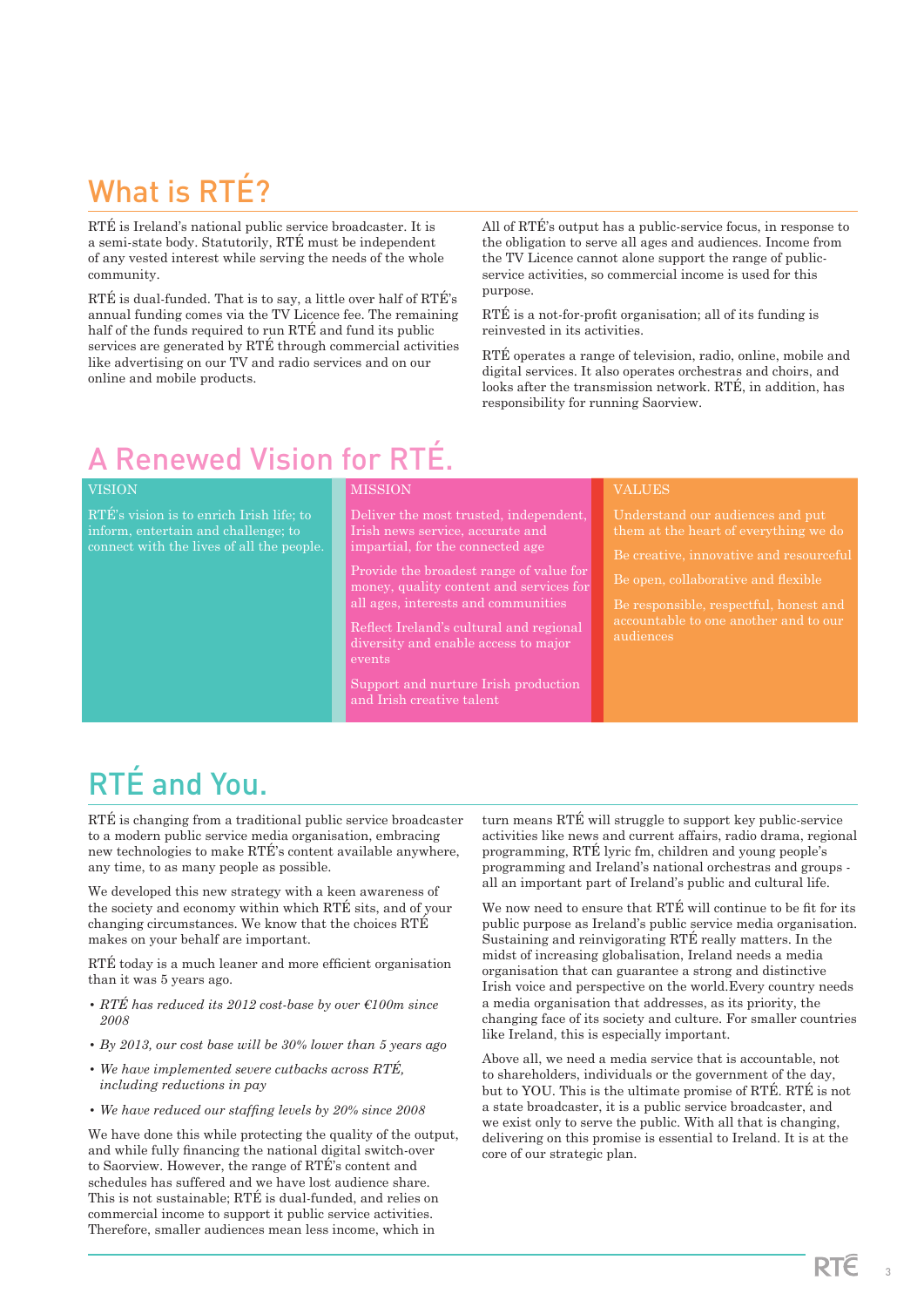# RTÉ 2013-2017 - Strategy Summary

### **Over the next five years …**

- **Irish audiences will have greater choice of content and media services than ever before**
- **Competition for audiences and advertising revenue will increase with new players, many of whom have global scale**
- **The population demographics will look very different from how they do today, with larger categories of older and very young audiences.**

**As a consumer, you will demand and actively seek quality content. RTÉ requires now the critical investments to ensure we serve our audience's needs as they develop.** 

# 1) Funding RTÉ

### **Background**

Putting it simply, RTÉ considered two possible financial options for RTÉ, one in which public funding remains largely the same, the other in which public funding is increased in order to protect public service media in this country. In a direct response to declining revenues, since 2009 RTÉ has radically reduced its cost base through a wide range of cost-reduction initiatives. By the end of 2013, RTÉ aims to have reduced its operating cost base by over  $E125$  million as against 2008.

The Irish TV licence fee of  $E160$  is significantly below the European average. It has not increased since 2008, and so RTÉ's public funding has effectively decreased in recent years and will continue to erode due to inflation.

In addition the Irish advertising market has shrunk by over 35% from 2008 to 2011.

A comparatively low licence fee and a small population create a very high dependency on commercial income, which impedes RTÉ's ability to plan for the evolving needs of its audiences.

### **Funding Your Services**

RTÉ wishes to offer more distinctive, targeted services to connect to the lives of our audiences. In developing this strategy RTÉ has proposed two potential approaches:

### *Option 1*

RTÉ has set out what it expects its income and spending to be for 2013-2017, assuming existing levels of public funding are at least increased for inflation. These include a commitment to deliver small financial surpluses. In this scenario, what RTÉ spends on programme content will be broadly in line with what is spent in 2013.

### *Option 2*

RTÉ has presented a number of proposals to enhance RTÉ services to better serve audience needs. These proposals are based on modest increases in public funding. These capture the full scope of RTÉ's ambition. We clearly indicate our priorities for future investment in indigenous programming, content and in technology. As well as enabling RTÉ to significantly improve its service to audiences, these changes will also have the potential to offer real benefits to the broader creative digital economy in Ireland, for employment and for exports of Irish-made programmes.

# 2) RTÉ's Services

RTÉ has reviewed its full list of services and channels. The core criteria were:

- a. Quality,
- b. Audience Need

#### c. Efficiency

This review work identified some audiences which we are not serving as well as we should be, and some content areas which we are delivering to too narrow an audience segment.

RTÉ has committed to refining and refocusing its core and complementary services. A core service is one that serves a large national audience with general public-service programming and content. A complementary service is one that serves a niche audience with more specialist publicservice content, or it might be a service which is smaller in terms of its availability.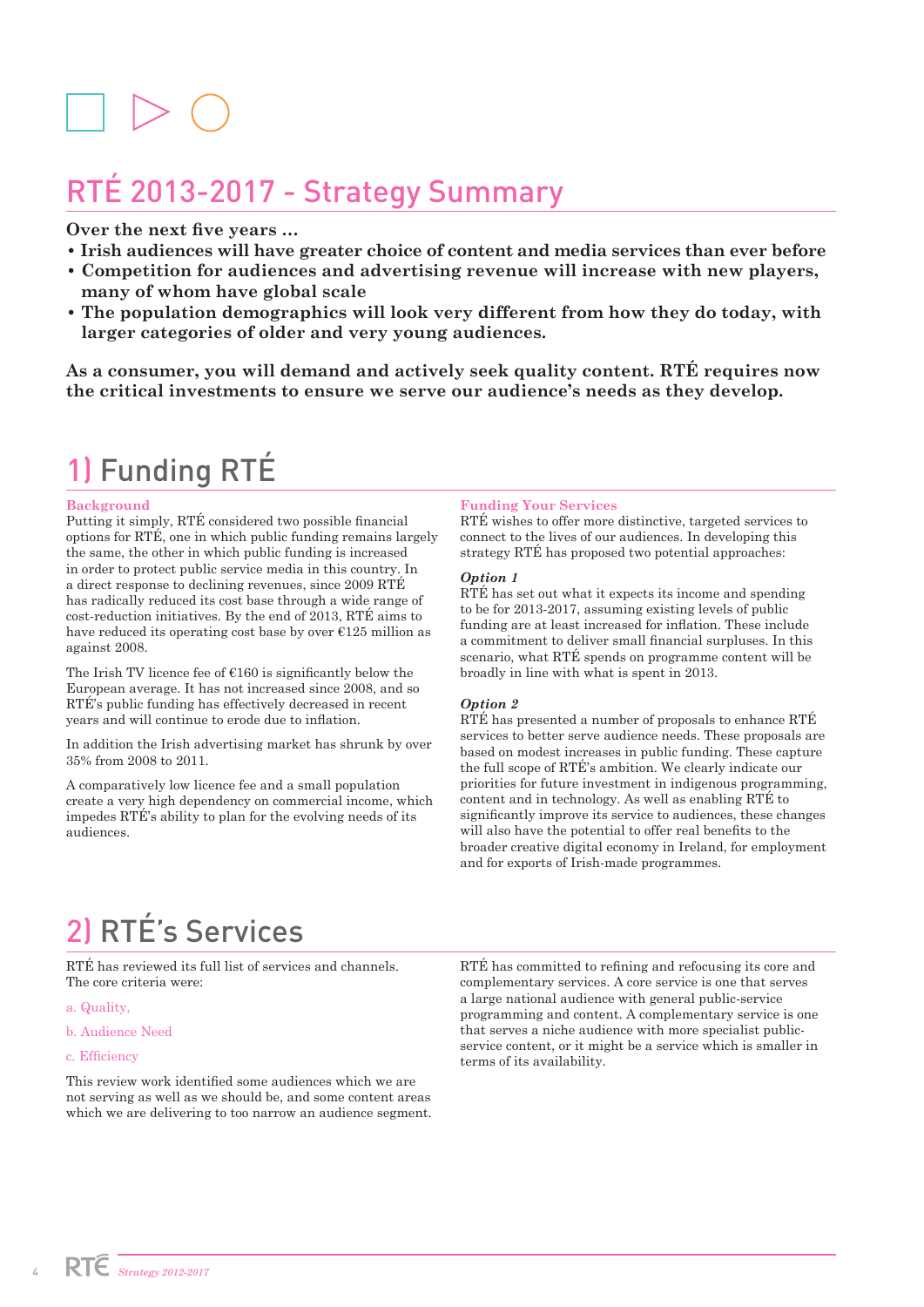

RTÉ has committed to refining and refocusing its core and complementary

### **RTÉ Services and Strategic Focus 2013-2017**

|                           | Service                                  | Strategic Focus 2013-2017                                                                                                                                                                                            |
|---------------------------|------------------------------------------|----------------------------------------------------------------------------------------------------------------------------------------------------------------------------------------------------------------------|
| Core Services             | RTÉ One                                  | To serve the wider population with high impact programmes, landmark drama,<br>documentary, factual and entertainment programming, news and current affairs and<br>bring the country together for key national events |
|                           | RTÉ Two                                  | With innovation as its hallmark, RTÉ Two will provide distinctive and relevant<br>programming for Irish young people through factual, entertainment, comedy, sports,<br>documentary and acquired drama               |
|                           | RTÉ Radio 1                              | To remain the national flagship radio station through a mixed genre speech and<br>music schedule for an adult audience                                                                                               |
|                           | RTÉ <sub>2fm</sub>                       | To grow its audience of 20-44 year olds through innovative programming, excellent<br>music scheduling and increased sport and comedy content                                                                         |
|                           | RTÉ.ie                                   | To deliver RTÉ content to both Irish and international audiences through a first-class<br>user experience and multi-platform, multi-device availability                                                              |
| Complementary<br>Services | RTÉ Player                               | To become the leading Irish on-demand television service, giving audiences choice<br>and control to enjoy RTÉ programmes wherever and whenever they choose                                                           |
|                           | RTÉ News Now                             | To be Ireland's leading 24-hour News and Current Affairs channel available on<br>online, on mobile and on television                                                                                                 |
|                           | RTÉ lyric fm                             | To provide a unique alternative listening choice for an audience of classical, world<br>music and arts lovers                                                                                                        |
|                           | RTÉ Raidio na<br>Gaeltachta              | To provide a national Irish language service that connects listeners to a personalised,<br>authentic Gaeltacht and Irish language world                                                                              |
|                           | RTÉ Radio Player                         | To hold its place as Ireland's leading live and on-demand radio service, to provide<br>wider choice, richer function and to become a pivotal element of future hybrid radio<br>for our audiences                     |
|                           | RTÉjr                                    | To offer young children a diverse schedule of original Irish content and acquired<br>programming                                                                                                                     |
|                           | RTÉ Orchestras,<br>Quartet and<br>Choirs | To offer Irish music lovers with the highest quality live music experiences and help<br>new music lovers to find the RTÉ Orchestras and Choirs through great live and<br>quality broadcast music                     |
|                           | RTÉ Digital<br>Radio                     | To add to the diversity and choice of listening experiences available to Irish<br>audiences and introduce them to the benefits of digital radio and DAB                                                              |
|                           | RTÉ AERTEL                               | Develop the audience experience to enhance Ireland's leading information service                                                                                                                                     |
|                           | RTÉ Archives                             | To develop and open up RTÉ Archives                                                                                                                                                                                  |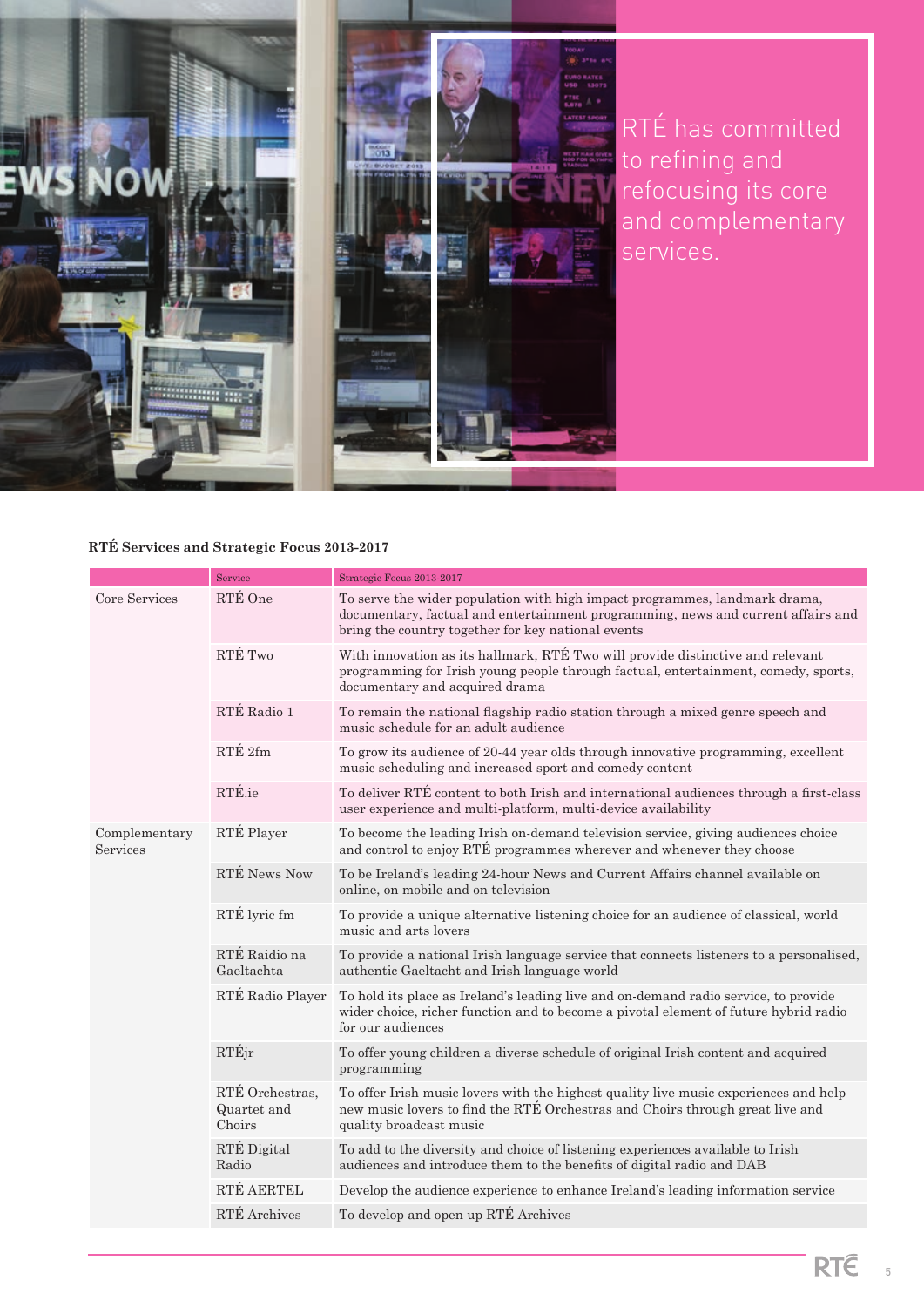# 3) Improving What We Do, for You.

We want to improve the quality and range of RTÉ programmes and content over the next five years. In a world of finite resources, and on existing funding, we will aim to do the following over the next five years:

- *Reinvent our approach to investigative journalism*
- *Grow Ireland's only multimedia news service, RTÉ News Now*
- *Continue to deliver the big national events that bring the country together*
- *Develop new factual and entertainment television programming aimed at younger people*
- *Reinvent our approach to comedy*
- *Grow science and technology output across RTÉ services*
- *Continue to deliver the best of Irish and international sport to Irish audiences free-to-air*
- *Build a new arts and culture hub on RTÉ.ie*
- *Develop new integrated multimedia programming for children and young people across all platforms*

Combined, these new initiatives will enhance RTÉ's programming and content, and so serve our audiences better, and RTÉ will deliver them within existing resources.

## But we want to do even more ...

At the same time that RTÉ's resources have reduced so severely, your expectations have increased. RTÉ needs to invest in high-quality, distinctive, Irish content and key technology to retain its connection with and fully serve you.

Without action there will be a decline in both RTÉ's relevance and commercial viability, not today or tomorrow, but during the lifetime of this strategy.

Much is at risk beyond RTÉ's own future: employment in a viable independent media production sector, freedom of expression via Irish investigative journalism, important Irish TV drama, national regional coverage, classical music performance, distinctively Irish children and young peoples' programming, significant investment in Irish sport, and Irish-language services. All of these add to Irish life. They are not sustainable on any scale without a strong and viable RTÉ.

With additional resources RTÉ would deliver:

• MORE DRAMA: Building on the success of recent Irish television dramas such as Love/Hate and Raw, RTÉ would increase its investment in Irish television drama, with a focus on the export potential of this sector.

- MORE ANIMATION: RTÉ would increase its investment in distinctive Irish children's animation, with a drive to build a scalable export industry.
- MORE EDUCATIONAL: RTÉ would make more science, history, educational and natural history programmes across RTÉ One and RTÉ Radio 1.
- INVEST: in RTÉ Two and RTÉ 2fm to better meet the needs of 15-34 year old audiences.
- COMEDY: RTÉ would increase its investment in comedy with new television and radio programming, integrated across RTÉ One, RTÉ Two, RTÉ Radio 1 and RTÉ 2fm.
- NEWS: RTÉ would increase the frequency of live bulletins and breaking news on RTÉ News Now.
- JOURNALISM: RTÉ would do more investigative journalism, seeking to partner with other media organisations.

# 5) We want to share …

RTÉ is committed to ensuring that the independent production sector would benefit from any additional investment in content. In these circumstances over 50% of any additional content investment would be produced fully or in partnership with the independent sector and other third parties, creating jobs as well as exciting opportunities for the growth of the Irish audio-visual sector.

As part of its new Strategy, RTÉ will share unbranded major national events coverage and a range of other material with other media organisations. In this way, RTÉ will share the benefits of a properly funded national public broadcaster with the wider Irish media sector.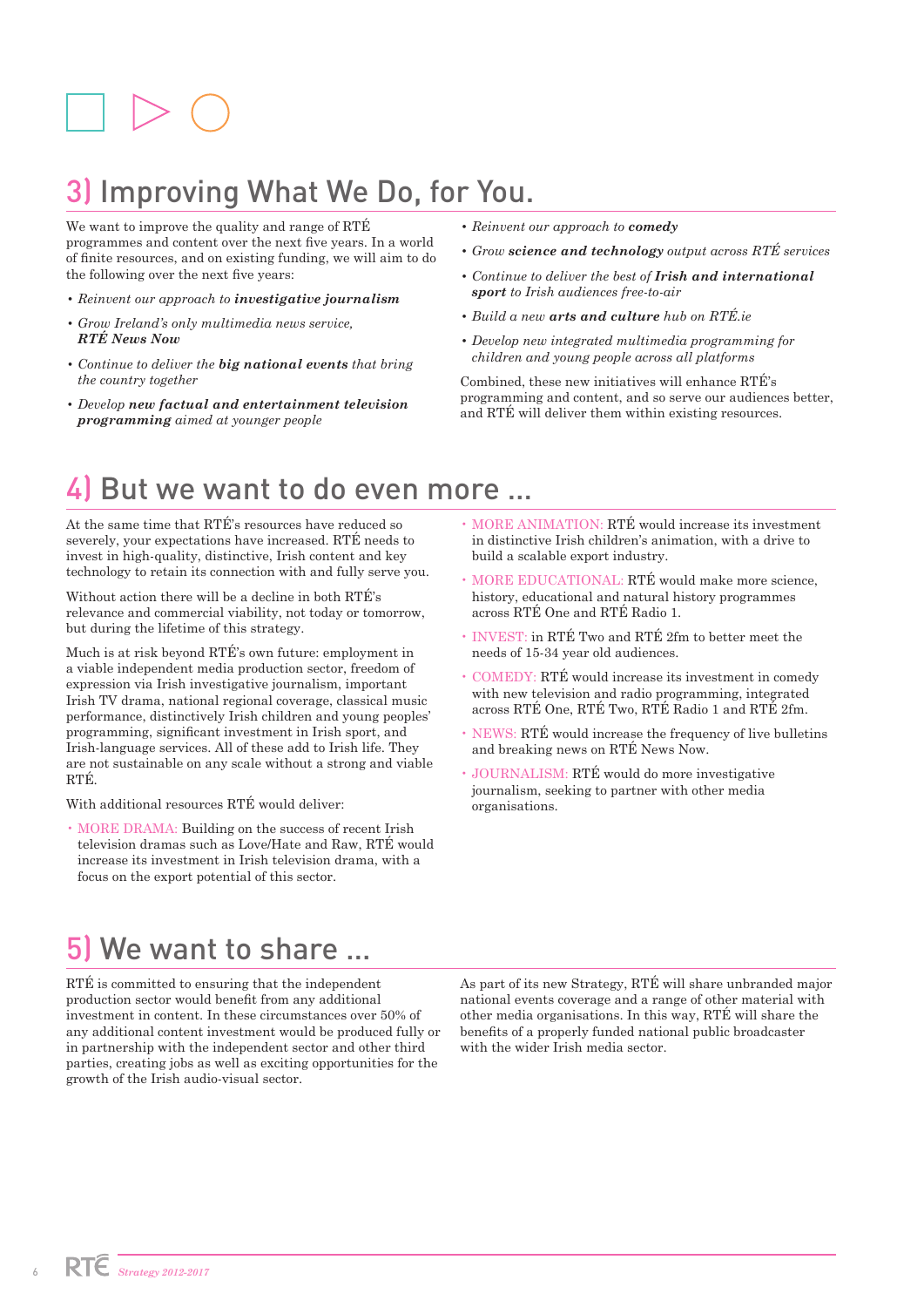

RTÉ is committed to ensuring that the independent production sector would benefit from any additional investment in content.

## 6) We want to offer new services …

In response to the opportunities offered by increasing national broadband speeds and adoption, and the significant increase in emigration, particularly of younger people, with

additional resources RTÉ would add the following new complementary services to its portfolio over the duration of the strategy:

### **Proposed New Complementary Services**

| Service       | Proposal                                                                                                                                                                                                                                                |
|---------------|---------------------------------------------------------------------------------------------------------------------------------------------------------------------------------------------------------------------------------------------------------|
| RTÉ Ireland   | A new linear television service combining content from RTÉ One and RTÉ Two serving the UK based Irish<br>Diaspora audience on satellite and cable. Globally the channel will be made available online on RTÉ lie                                        |
| (Internet TV) | IPTV Services RTÉ plans to launch a number of new low cost IPTV channels, in the areas of: arts and culture, comedy,<br>sport, life and style, young adults, senior school and business. Some of these will be developed with appro-<br>priate partners |

## 7) We want to open our doors …

### With additional resources, RTÉ would:

- *Open up its Donnybrook site to independent producers, technology start-ups, academic institutions and others interested in working closely and collaboratively with RTÉ to produce new content and services and develop media education and training services.*
- *Develop an Open Archive service giving public access to RTÉ's Archive from RTÉ.ie and via digital applications.*
- *Capitalise on its investment in SAORVIEW and the potential of IPTV services to create a new hybrid service, SAORVIEW Anywhere, as an extension of the DTT service.*